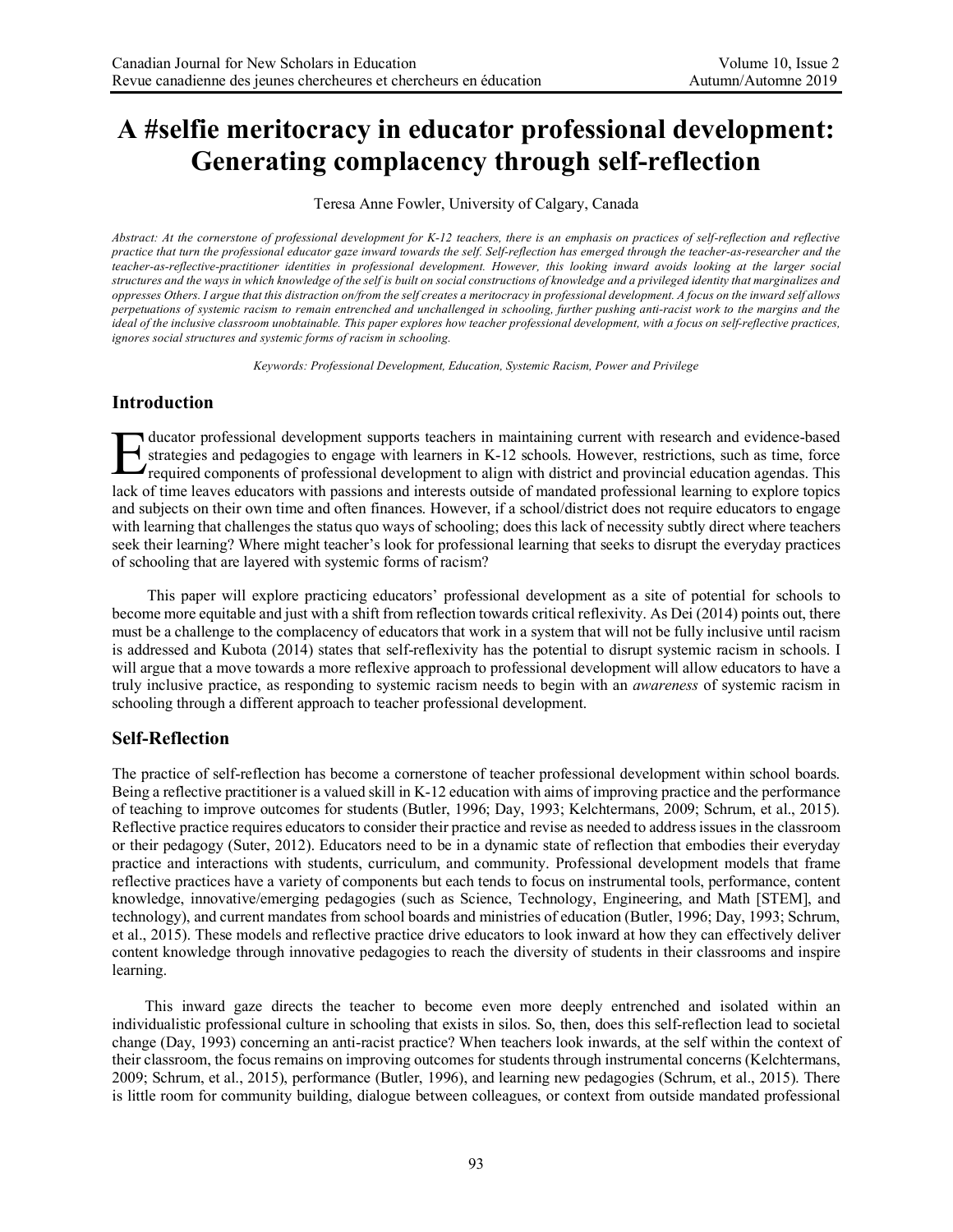development (Apple, 1998; Butler, 1996) and reflection then becomes "another procedure, a method or coping strategy that confirms and continues the status quo" (Kelchtermans, 2009, p. 269). Time spent in self-reflection involves an individualistic inward gaze rather than unpacking the cultural and societal influences that permeate schooling (Cunliffe, 2016; Day, 1993) or considers educators' own subject-positionality and how this construction informs how they relate to their students (Raby, 2004; Warren, 2011). The pressures of standardized curriculum, high-stakes assessments, the need to meet the learning needs of a diverse group of students all while in a public institution, demand teachers to seek professional development that not only aligns with this public gaze on performance and outcomes, but also for strategies to provide their students with a sense of hope in troubling times through meeting the outcomes of schooling (hooks, 2003; Giroux, 2015a).

#### **Whose Professional Development?**

As an educator, I have had limited exposure or opportunities for professional development that challenges a dominant discourse privileging some forms of knowledge while leaving certain forms of knowledge silenced. Forms of knowledge often valued in educator professional development align with divisional agendas to promote certain pedagogies and improve outcomes for students. My other role as an instructor in a pre-service teacher education program differs; we unpack some controversial topics that align with educators building an anti-racist and reflexive practice including how socialization shapes our perceptions of marginalized *Others* – marginalized people, most often visible minorities such as Indigenous Peoples, People of Colour, and people with disabilities are often othered as they do not fit in with a dominant identity (Schick & St. Denis, 2005). Schick and St. Denis (2005) argue that there ought to be an understanding of racism and White supremacist ways of thinking (hooks, 2003) to begin to prepare teachers to disrupt racial inequities in classrooms. As pre-service teachers work their way through a process of unlearning and learning their positionalities, they begin to gain insights into the ways in which the school system is often a source of the inequalities schooling ought to redress, however, practicing educators have little time or opportunity to engage with reflexivity.

The disparity of high school completion rates between Indigenous and non-Indigenous students is one example that demonstrates that educational systems favour those that identify with the dominant narrative. According to Statistics Canada (2015), nearly one-third of Indigenous people between the ages of 24 and 54 have not received a high school diploma compared to just over 10% of non-Indigenous people. Forms of oppression through the education system have been linked to streaming in high school, segregated special programs (languages, sports), segregated special education programs (mental health rooms, exclusion rooms), accessing technology for learning, discipline practices, gender imbalances in teacher staffing and administration all have potential to operate from a racist paradigm if those in the system are not aware of how racism manifests within our schools (Dei  $\&$  James, 2002; Sinnithamby  $\&$ Peters, 2010). Discrimination based on race is not the sole example. I recall a conversation a practicing teacher was having with their administrator in a high school, asking for a disabled student to be removed from their physical education class as the student risked disrupting the athletic status of the class. The administrator supported the removal of the student from the class. This form of ableism not only violated the students' right to participate in and be provided an education, but reinforced a racist ideology held by the teacher and their ability to interject and control another's pathway. This is but one of many daily examples of exclusion practiced in schooling, however without a reflexive understanding and inward gaze at our practice, educators have limited recognition.

The milieu of schooling and an inward professional development gaze allows for neo-liberal and neoconservative agendas to thrive (Apple, 1998; Kubota, 2015). Students are commodified and sorted based on their economic potential and professional development trends follow this economic output's path (Dei, 2014). One trend that can be seen following these ideologies is technology. When computers were first introduced as a tool for student learning and achievement, as well as an emerging industry needing workers, schools became inundated with courses on computer programming and corporations like Apple and Microsoft invested billions of dollars into education through the use of learning management systems (Boorstin, 2017). The current 'new' trend in technology has educators focused on teaching students, as early as grade 2, how to code and outcomes can be tracked with the website https://hourofcode.com/ca which supports the "Hour for Code" movement in schools, serving 762 074 057 students worldwide and another site, https://code.org/, boasts 41 million projects in schools. Therefore, professional development for practicing teachers often follows these same ideological agendas to align with these trends, forcing teachers to seek out opportunities to keep up and for some, highlight their practice such as posting on the above websites as a way to gain status in their respective schools reinforcing a hierarchy among teachers and an individualistic culture. Indeed, this individualism values neo-liberal and neo-conservative competition ideologies and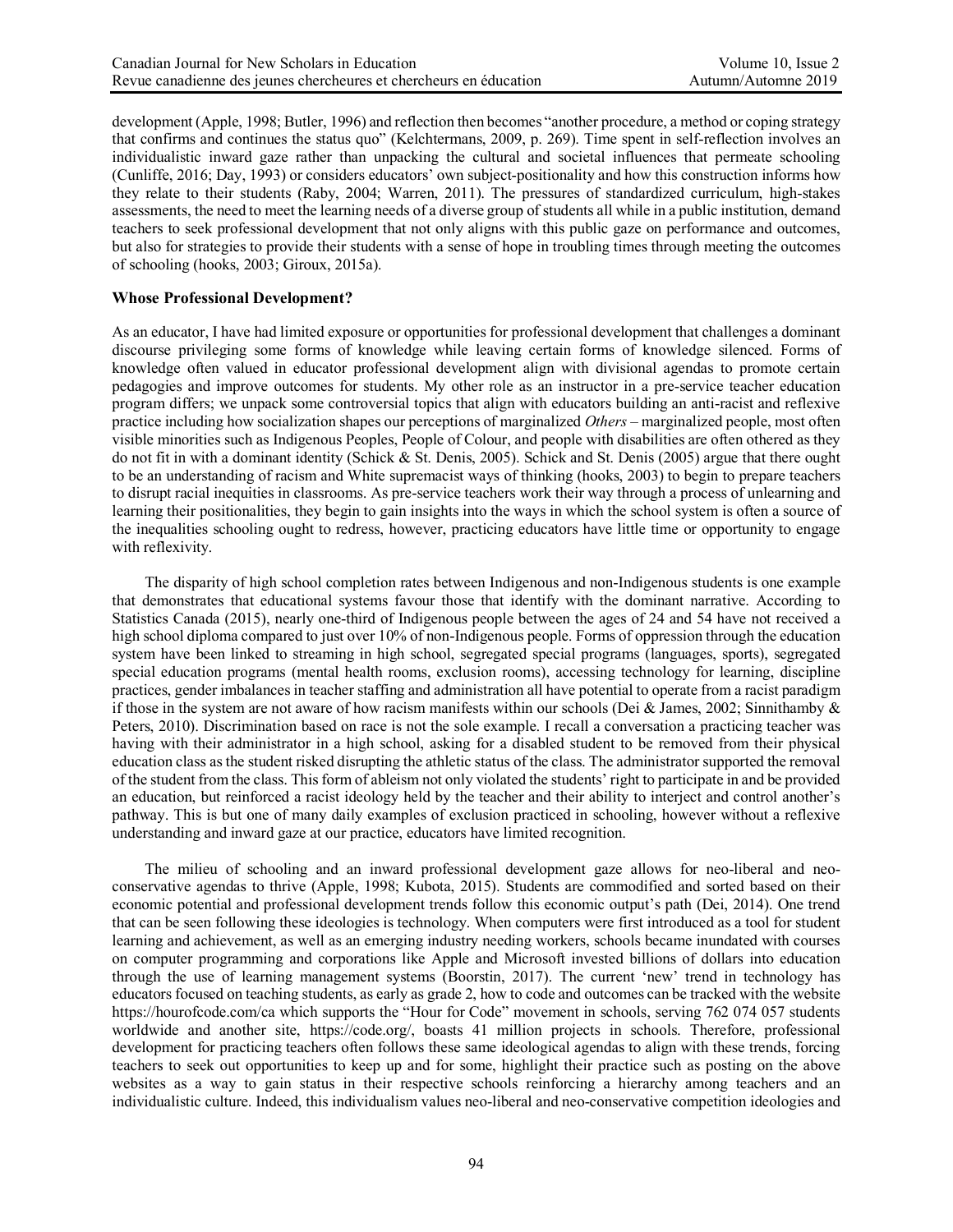does little to promote a relational approach to teaching and learning. Individualism also leaves little space for educators to see the disparities created through these pedagogic devices that meet global economic demands and increase school achievement rankings for some, but not all students (Raby, 2004).

## **Whose Agenda?**

Funding for professional development that steps outside of the inward gaze to improve outcomes and the economic capital of students also does not have a place in public institutions as time and funds are limited (Apple, 1998). A push within professional development to reinforce higher standards of learning claims 'grit', 'perseverance', and 'resilience' need to be developed in students through 'rigorous' curricular and pedagogic expectations. Professional development outside the prescribed divisional mandates tends to promote a binaristic way of thinking between the relational role of the teacher with their students (Kelchtermans, 2009) and a need for students to 'pull up their socks' because the teacher is doing innovative work. This binary is also manifested through the marriage of psychology and education, and while this article is not taking this relationship up, what psychology has brought into the marriage is a deficit way of regarding students that cannot meet outcomes despite the role of inwardly focused professional development with teachers. Prescriptive professional development keeps the focus on the individual within the scope of their practice (Butler, 1996; Kohli, Picower, Martinez, & Ortiz, 2015), develops a fear of the Other, consumerizes and commodifies students, and erodes educator autonomy thus preventing educators from seeing their students as objects of oppression and racism (Apple, 1998; Dei, 2014; Freire, 2000).

The White, patriarchal structure of schooling embodies the space, the people, and the implicit/hidden values of schooling (Dei, 2014; Kubota, 2015). Power and privilege are lived through the curriculum as the victorious conquests of colonizers explicitly teach the physical structures that demand obedience and compliance (Montessori, 2013), the privileging of violent sports (often dominated by males) (Connell, 2005), as well as through the Whiteness of the faculty (hooks, 2003; Sinnithamby & Peters, 2010). The adult bodies that reside in schooling are predominately White with a majority of White males occupying administrative positions of power which reinforces a dominator culture (Ahmed, 2012; hooks, 2003; Sinnithamby & Peters, 2010). Professional development within a neo-liberal and neoconservative ideology reflect the individuals' drive to improve and be 'the best' within the scope of their practice no matter what the environment they find themselves in (Connell, 2005; Giroux, 2015b; Kubota, 2015). What, then, counts as knowledge for educators to learn through their professional development (Apple, 1998; Day, 1993; Kelchtermans, 2009; Kohli et al., 2015)? Prescriptive professional development with an inward gaze on practice results in limited autonomy and passivity among teachers (Butler, 1996; Kelchtermans, 2009; Freire, 2000; Kubota, 2014) and denies an outward glance towards the influence of social structures (Bourdieu, 1998), "white-supremacist thinking" (hooks, 2003, p. 25), and critical reflexivity on the self that interrogates subject-positionality (Bourdieu, 1998; Kubota, 2014; Lynch, Swartz, & Isaacs, 2017; Warren, 2011).

### **Racism and Schooling**

Schooling is "a stage shaped by the exaltation of particular peoples and ideas, and the historical and ongoing erasure of others" (Dei, 2014, p. 242). The pressure to perform and meet outcomes for students overrides any room for a critical conscious awareness of systemic racism. Within our current educational context, racism and forms of oppression are not only sustained but are reproduced (Bourdieu, 1984; Kubota, 2002). All too often racism is considered an individualistic experience in our classrooms and schools, rather than a systemic process that impacts not only students but teaching and learning (Kubata, 2002). When racial incidents are regarded as mere glitches and the rhetoric that follows is typically along the lines of #notmyAlberta, #notmypresident, #notmy (…) as people speak out against individual incidents of hate and racism. However, what remains missing from the dialogue are the ways in which historical and current forms of oppression are silenced, ignored, and lived out within schooling. Racism does not solely consist of singular acts. Following grounding in critical Whiteness studies, critical race theory, and antiracist feminist theories, racism is not individualistic, rather, racism includes subtle forms of systemic inequities that privilege certain racialized groups over others (White over Indigenous; Dei, 2014; Kubota, 2002; Sinnithamby & Peters, 2010).

The shifting diversity of learners in schooling is not reflected in policies that govern school spaces, curriculum, or staff (Dei & James, 2002; Kubota, 2014). Racism is often regarded as too controversial to dialogue about, therefore, the 'powers that be' predict little interest in professional development that interrogates racism and the ways in which many within schooling benefit from racist ideologies (Kubota, 2014). Counter-narratives, arguing against a lack of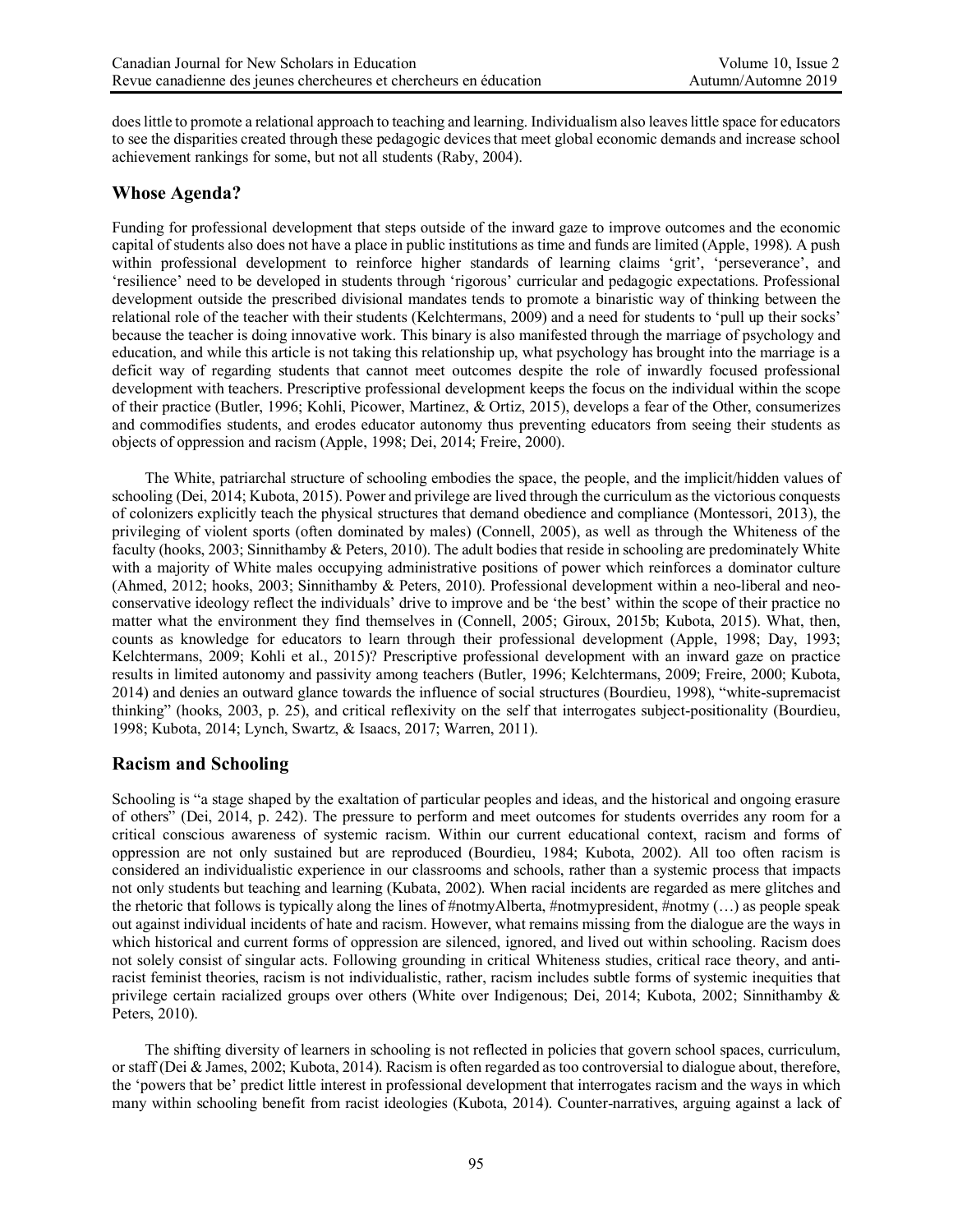attention to racism, often are presented through the diversity of students 'getting along'. However, when the educators in these spaces remain 80% White and female, there is little opportunity for ways to confront White patriarchal ways of engaging in professional development (Kubota, 2014). Instead, the tokenization of multi-cultural education and a move to Indigenize schooling appears to redress the needs of diverse students (Sinnithamby & Peters, 2010). However, these movements do not decolonize or understand the power relations that impact systemic racism (Dei, 2014; Kubota, 2002).

Race is not a myth, and racism exists in our current education system (Dei, 2014; Kubota, 2015), and as long as professional discussions on racism are neglected and silenced, there can be no real claims to inclusion in our classrooms (Kubota, 2015). Today's educators need to be offered opportunities aimed at not only challenging their positionality but their complacency within a system that consequences and punishes certain bodies and not others (Dei, 2014). The struggle for inclusive classrooms will remain until educators have the opportunity to engage in critical self-reflexivity to reduce inequities and forms of oppression (Dei, 2014; Kubota, 2014; Lynch et al., 2017).

# **Framing Professional Development**

The social structures and stratifications of society are mirrored in schools (Bourdieu, 1998), however, schooling tends to reflect the status quo as a means to benefit and privilege certain ideologies (Ahmed, 2012; Dei 2014). Despite this "miseducation" (Dei, 2014, p. 240), there is much literature focused on those that are marginalized and othered in schools with a means for educators to identify risk factors for youth (Riele, 2006). Professional development, however, largely does not respond to the identity of those who are othered or the social structures/constructs that other. I recently presented sessions at a local city teachers' convention on my research on masculinities studies, a project with a local school board on attendance, as well as a session on implicit bias. The range in interest was vast; nearly thirty teachers attended my session on the boy crisis, while ten attended the attendance presentation, and only two attended the presentation on implicit bias. Other sessions at the convention included professional development on coding, literacy salons, formative assessments, Kindergarten math games, creativity, maker spaces, and flipped classrooms. There were no sessions, other than mine, that asked teachers to look at the broader social patterns that inform and shape our pedagogy, curriculum, and ultimately students.

Looking to school board websites one Alberta School division (https://www.rockyview.ab.ca/) categorizes teaching into compartments based on curriculum, blended learning, literacy and numeracy, inquiry and project-based learning, and designing learning for each learner. When designing for learners, this school division incorporates principles from Universal Design for Learning (http://udlguidelines.cast.org/) which focuses on activating parts of the brain in students to increase engagement and ultimately provide means for an assessment of learning. There is also a section on the Rocky View Schools website dubbed "making learning visible" which takes people to a blog where certain projects are highlighted as exemplary practice: a real-life example of competition-based pedagogy between teachers similar to the coding websites that promote projects in technology. Other larger school divisions, including Edmonton Public Schools and the Calgary Board of Education have different teaching philosophies for segregated schools of 'choice' including gendered schools, faith-based schools, language-based schools, and 'academic' schools. Each teaching philosophy is supported by professional development to continue to support the individual needs of 'choice' schools which aligns with a voucher system, encouraging school principals to seek out talented students and staff to improve enrollment and market the school (Apple, 2006). The professional development focus in these examples reinforces a neo-liberal and neo-conservative agenda for competition and individualism with no mention of how to begin an anti-racist practice.

The marketization and commodification rises a level from the student to the school itself and support the neoliberal and neo-conservative agendas leaving no or little room for professional development that looks reflexively at these patterns of systemic racism. To facilitate a shift from reflection and professional development that supports economic trends, I reached out to the Alberta Teachers' Association (ATA) and a provincial learning consortia to develop and deliver professional development that aligns with an anti-racist framework. I was met with resistance, as this area is not recognized as fruitful or fitting in with their idea of inclusion in education. In addition, a recent and not exhaustive, internet search of the top books for teacher professional development returned inwardly gazed titles such as: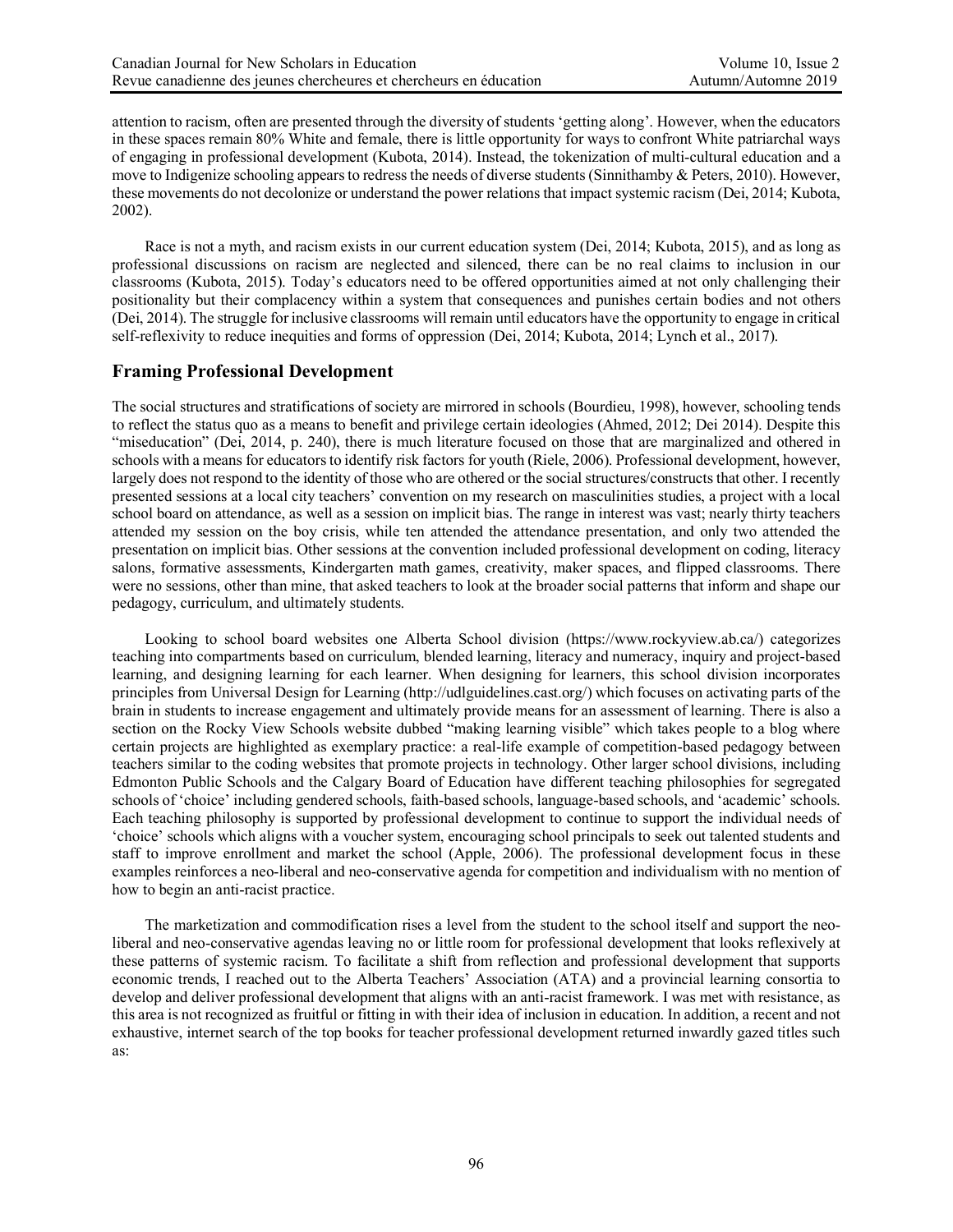- *Teaching smarter: An unconventional guide to boosting student success*, by Patrick Kelly
- *Most likely to succeed: Preparing our kids for the innovation era*, by Tony Wagner and Ted Dintersmith
- *Teach like a champion 2.0: 62 techniques that put students on the path to college*, by Doug Lemov
- *Teach like a pirate: Increase student engagement, boost your creativity and transform your life as an educator*, by Dave Burgess
- *Teaching with intention: Defining beliefs, aligning practice, taking action, K-5*, by Debbie Miller
- *Whole novels for the whole class: A student-centred approach*, by Ariel Sacks
- *The end of molasses classes: Getting our kids unstuck—101 extraordinary solutions for parents and teachers,* by Ron Clark

The Association for Supervision and Curriculum Development (2018) offers educators multiple resources for professional development including books, conferences, and online professional development. Some categories for online professional development courses include:

- The Art and Science of Teaching
- Assessment
- Classroom Management
- Common Core
- Curriculum Development
- Learning Theories
- STEM Education
- Technology

A growing surge in professional development responding to diversity among students is evidenced in resources that speak to tokenization of diversity, multicultural education, and culturally responsive teaching (Lynch et al., 2017; Raby, 2004; Sinnithamby & Peters, 2010), however, the majority of the titles and categories in a generic search reinforce self-reflection on practice, instrumentation, pedagogies, and content. As well, from my experience in a K-12 system, there are limited offerings and/or uptake of professional development that centres on socio-cultural contexts even with recommendations from the Truth and Reconciliation Commission of Canada (2015) that focus on reducing the impacts of colonization in education. Again, as Schick and St. Denis (2005) argue, educators are not interested in engaging in professional development that takes a hard look at socialization, power, privilege, and racism. Similar to Schick and Denis, I have also seen that most pre-service teachers believe that education offers opportunities to all students, yet, these pre-service teachers have differing levels of colour blindness and hold individual triumphs of marginalized people as proof that hard work and perseverance demonstrate that racism is not a systemic issue (Dei, 2014). After taking courses that unpack these forms of racism and White supremacy, a majority of pre-service teachers have experienced an arch in their learnings and begin to question their role in an oppressive system. However, current practicing teachers have limited opportunity or time to engage with this reflexive learning. I would argue that a classroom teacher does not have the time to deeply search for professional development that dives into an anti-racist practice, if it is even available, as this professional development is not seen of value for school districts. As well, schooling is supposed to be a means to promote inclusion and equity. As such, teachers may not feel a need in their professional practice to critically examine systemic racism and look beyond their selves in an 'inclusive' system (Ahmed, 2012; Dei, 2014; Kubota, 2014).

### **#Selfie Meritocracy**

Selfies are a style of photography in which the photographer is included in the photo, and the camera is held by the photographer when the photo is taken often taken using a mirror, especially mirrors in unphotogenic bathrooms. Bathrooms are a popular location for selfies since so many photographers believe that the worse everything around them looks in the photo, the better they will appear by comparison. Selfies have become a means to invite an audience into the photographer's experience (Zhao & Zappavigna, 2018) through a participatory form of sharing those experiences (Kasra, 2017). As tourists visiting foreign lands, memories with celebrities, or self-portraits reflectively taken in bathroom mirrors, the selfie epitomizes the self and what matters is the one reflected in the image. Recent scholarship on the selfie has identified typologies of the messages as well as examinations of whose perspective is being shared (Kasra, 2017; Zhao & Zappavigna, 2018). Whether literal, symbolic, linguistic (Kasra, 2017) or ideational, interpersonal, textual (Zhao & Zappavigna, 2018), each typology begins with the photographer's idea of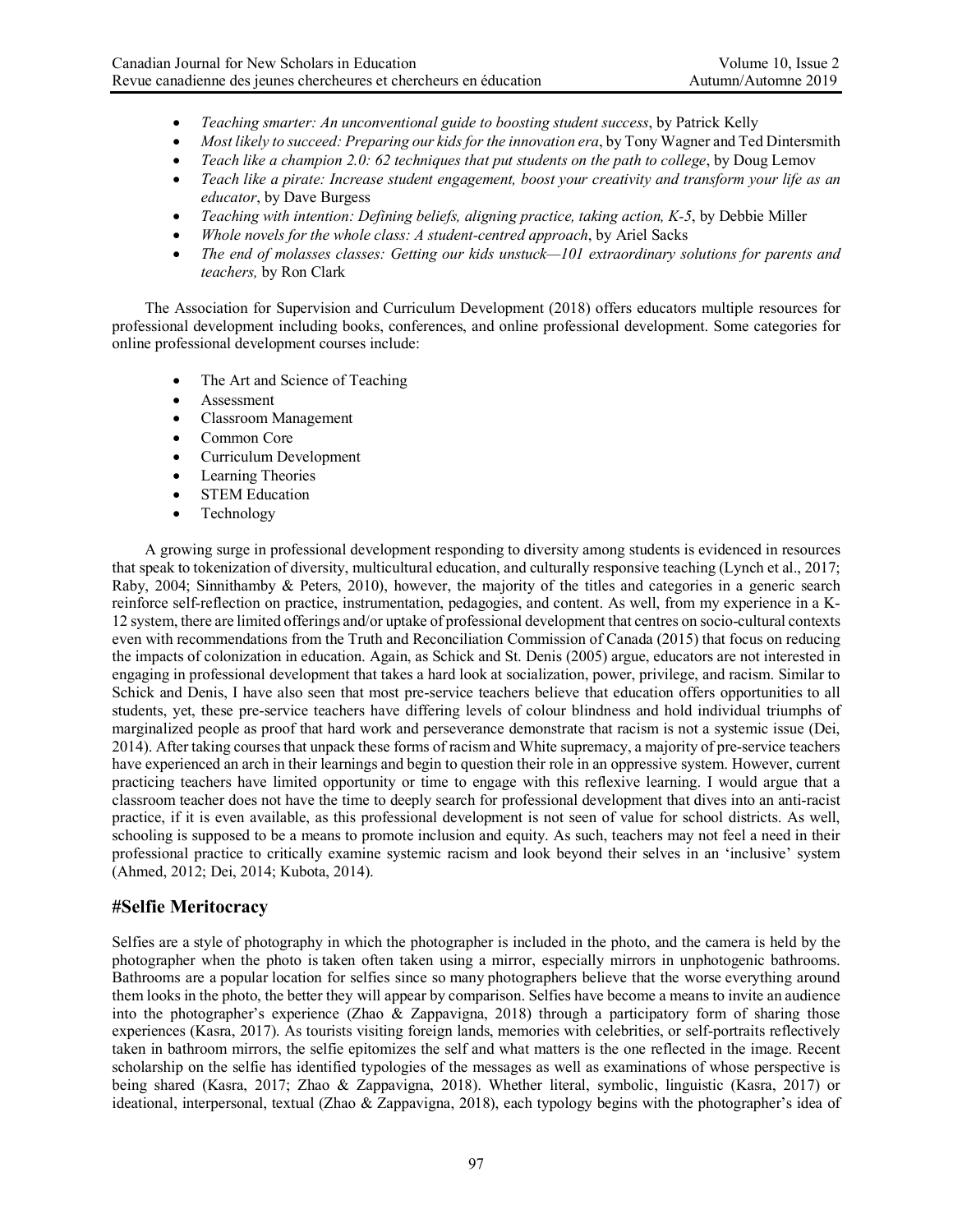what matters. Thus, underlying the selfie are permeations of narcissism and egocentrism (Giroux, 2015b; Zhao, & Zappavigna, 2018) regardless of whether the gaze is on the photographer or what the photographer is gazing on, as the main theme is always on the self (Zhao & Zappavigna, 2018).

The danger of the selfie in neo-liberal and neo-conservative culture lies with the negation of social responsibility (Giroux, 2015b). The selfie rewards and values individualism and devalues community (Giroux, 2015b). The participatory nature of the selfie within a culture that values and rewards the individual encourages an imaginary relationship with an audience (Giroux, 2015b; Kasra, 2017; Zhao & Zappavigna, 2018). The relationship between the audience and the photographer does not promote a dialogical sense of community but one that narrows the focus to the self – the photographer (Giroux, 2015b). As a pedagogic act, the selfie becomes a tool for educators to demonstrate the ways in which their acts of self-reflection on their practice generate a narrative that shows "false notions of community" (Giroux, 2015b, p. 158) and produce a competition between teachers as they reflect on their practice.

Framing a #selfie meritocracy does not intend to lay blame on educators, but to generate an awareness of the ways self-reflection as professional development has limited educator capacity to engage with learning that moves beyond self-reflection on procedural methods and curricular content towards one that looks at the past, values, and beliefs (Warren, 2011). Self-reflection as professional development resembles the selfie in that the focus remains on the pedagogic acts that propel students towards an economic end and does not respond or acknowledge the layers of racism that linger from colonization (Kubota, 2002; Kubota, 2014; Dei 2014). The person in the selfie identifies themselves as the feature in the photograph or what they value similar to professional development that focuses on improving outcomes for students in an oppressive system that commodifies students. Students become the unphotogenic background to the #selfie meritocracy.

When the gaze is inwards within an institution that is an object itself of a public gaze on the ability to perform and meet outcomes through students, the #selfie meritocracy needs to extend the gaze beyond a binary relationship with students' progress. This higher level of reflection needs to experience a "rupture" (Bourdieu, 1998, p. 37) with prescriptive forms of educator professional development that currently follow antidialogical methods that force educators to be passive objects in their learning (Freire, 2000). The barriers educators face with respect to accessing reflexive learning often reside with lack of time in the busyness of the system that is commodified, administrators and divisional leaders that do not see any value in unpacking racism in a system that most adults in the system benefit from. Educators do not have the luxury of time or the opportunity to become active learners in their professional development. Education has the potential to disrupt systemic racism, however, only through a dialogical approach that raises awareness of a critical consciousness of racism (Dei, 2014).

# **Reflexive Thinking**

Moving from reflection to reflexivity allows for educators to not only reflect on their practice but what/who informs their practice, thus becoming active and dialogical in their learning (Cunliffe, 2004, 2016; Freire, 2017; May & Perry, 2017; Warren, 2011). Becoming a critically reflexive practitioner challenges educators to question social constructions and their subject-positionality, expose contradictions and policies, and the assumptions that lie beneath all (Cunliffe, 2004, 2016; Kubota, 2014; Warren, 2011). For example, teachers could begin to question why there are gendered responses to mental health concerns. For a few years, I worked in a divisional high school mental health program of which the majority of students enrolled were all female. It was very rare to have a male student in this program. As my research area is focused on boys, I had a conversation with the psychologist attached to the program and we talked about why there were no boys in the space. The issue was not that boys do not have mental health concerns but the response to boys' manifestations of mental health often resulted in their being suspended or expelled from school, denying them the services they needed. The shift that needed to occur was for the majority of the White, male, high school principals in this school division to regard boys as needing mental health support. Instead, in my experience, these boys are told they need to man-up and get a job resulting in boys being placed in the discipline cycle rather than receiving supports. This shift will not happen without reflexive professional development that critically examines the socio-cultural patterns of discipline in schools.

Social constructions of knowledge, beliefs, attitudes, values, and practices are informed by everyday relational interactions with others, media, and histories; educators need a dialogical community to engage with unpacking the impact(s) on practice (Cunliffe, 2004; Raby, 2017; Warren, 2011). Critical reflexivity needs to be dialogical with others to reveal what may be hidden by an inward gaze and/or silenced by dominator culture (Butler, 1996; Cunliffe,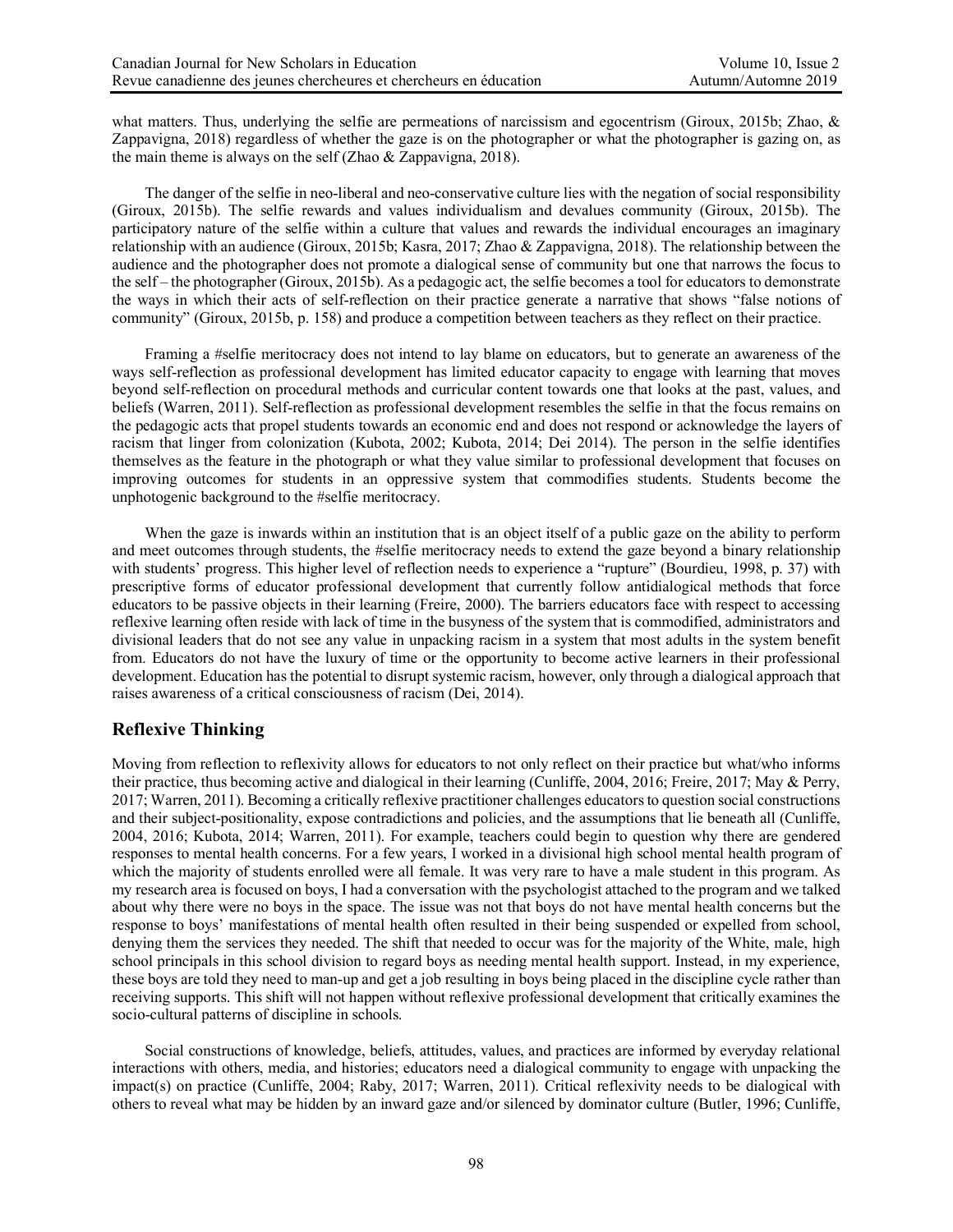2014; Dei, 2014; hooks, 2003; Kubota, 2014; Warren, 2011). Educators need to be more critically reflexive with the encounters in their classrooms, and how and why they came to be in this present moment (Kubota, 2014; Raby, 2017; Warren, 2011). As members of an institution that hold positions of power, educators have a moral and ethical obligation to interrogate and unpack their roles, and the role of professional development within these systems of domination and systemic racism (Ahmed, 2012; Bourdieu, 1998; hooks, 2003; Kubota, 2014). Within a #selfie meritocracy, there is little space for dialogical action and community building (Butler, 1996; Giroux, 2015b; Dei, 2014; Kelchtermans, 2009; Zhao & Zappavigna, 2018). A focus on professional development with a critically reflexive lens would examine why there is a desire to protect the girls with mental health concerns and remove the boys with mental health concerns or why there is no room for ableism in a physical education program that seeks to promote wellness. Also, why is there an opportunity gap between Indigenous and non-Indigenous students that remains dangerously unchanged despite many efforts on professional development towards reconciliation? A critically reflexive educator would, however, have an obligation to interrogate these by looking at power relationships that thrive in the milieu of schooling (Dei & James, 2002; Kubota, 2002). The #selfie meritocracy's focus remains on perceptions of self as an educator and what surrounds them, not the underlying assumptions that brought them there. This inward gaze allows for systemic racism to flourish, unchallenged in educational institutions and professional development.

# **Final Thoughts**

The structural change needed to address systemic racism in educational institutions will not come about through professional development focused on the earlier mentioned categories of learning nor will it come about under a #selfie meritocracy. Having educators engage with anti-racist and reflexive practices through a shift in professional development is needed to dismantle racism (Dei, 2014; Schick & St. Denis, 2005). Neo-liberal and neo-conservative ideologies present a narrow view of racism that focuses on individual acts rather than institutional and systemic racism in institutions (Ahmed, 2012; Apple, 1998; Dei, 2002, 2014; Kubota, 2015; Raby, 2004). A response to this has been through the ideologies of assimilation and accommodation of race-based differences as well as the tokenization of multi-cultural education which does not politicize race or racism (Lynch et al., 2017; Raby, 2004; Schick & St. Denis, 2005; Sinnithamby & Peters, 2010).

A turn towards reflexivity and an anti-racist pedagogy is needed to disrupt current practices in professional development and teacher practice (Bourdieu, 1998; Kubota, 2014; Raby, 2017). This involves learning opportunities for educators that name and acknowledge racism, examine systemic racism, unpack intersectionality and inequities, challenge complicity, and look at the ways in which systemic barriers in education can be dismantled (Ahmed, 2012; Dei, 2014; hooks, 2003; Kubota, 2014; Lynch et al., 2017; Raby, 2017, Schick & St. Denis, 2005). The #selfie meritocracy does not have space for this work as the inward gaze focus does not include a critical interrogation on privilege, take a political stand, or consider the role of the school in racism (Ahmed, 2012; Dei, 2014; Dei & James, 2002; Giroux, 2015b; Kubota, 2014, 2015; Raby, 2017; Warren, 2011).

For educators to engage with reflexivity and anti-racist pedagogy, they need to begin with a critically reflexive stance that examines everyday experiences that socially construct knowledge as well as what and whose voices have been silenced (Cunliffe, 2016; Kubota, 2014; Raby, 2017; Warren, 2011). This action is inherently dialogical so that educators can critically engage with each other to better understand their privilege and blind spots to the outcomes of their privilege. However, current prescribed and self-reflective professional development relies on individualistic and antidialogical learning focused on classroom practice, not the social structures or systemic racism infiltrating that space. Teachers occupy positions of power; do they want a dismantling of a system that calls their power, privilege into question (Dei, 2014; Kubota, 2015; Lynch et al., 2017)? However, there is a moral and ethical obligation to do so in order for schooling to truly be a place of inclusion and equity.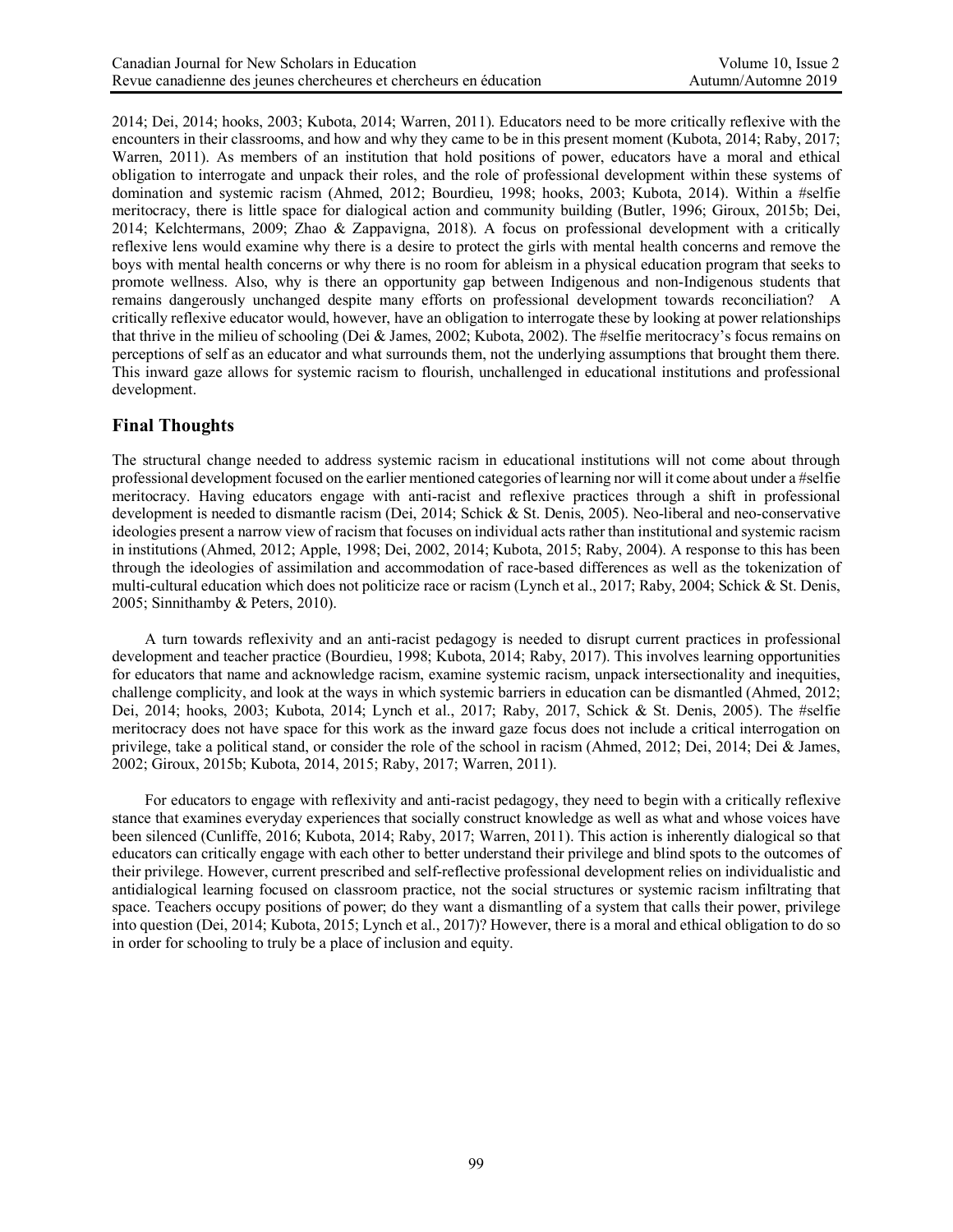### **REFERENCES**

- Ahmed, S. (2012). *On being included: Racism and diversity in institutional life*. Durham, UK: Duke University Press.
- Apple, M. W. (1998). Knowledge, pedagogy, and the conservative alliance. *Studies in the Literary Imagination, 31*(1), 5-23.
- Boorstin, J. (2017). *A lesson plan from tech giants on how to reform education*. CNBC. Retrieved from https://www.cnbc.com/2017/03/28/microsoft-google-and-facebook-see-billions-in-future-of-education.html
- Bourdieu, P. (1984). *Distinction: A social critique of the judgment of taste* (R. Nice, Trans.). New York, NY: Routledge.
- Bourdieu, P. (1998). *Practical reason: On the theory of action.* Stanford, CA: Stanford University Press.
- Butler, J. (1996). Professional development: Practice as text, reflection as process, and self as locus. *Australian Journal of Education, 40*(3), 265-283.
- Connell, R. W. (2005). *Masculinities* (2nd Ed.). Berkley, CA: University of California Press.
- Cunliffe, A. L. (2004). On becoming a critically reflexive practitioner. *Journal of Management Education, 28*(4), 407- 426.
- Cunliffe, A. L. (2016). "On becoming a critically reflexive practitioner" redux: What does it mean to be reflexive? *Journal of Management Education, 40*(6), 740-746.
- Day, C. (1993). Reflection: A necessary but not sufficient condition for professional development. *British Educational Research Journal, 19*(1), 83-93.
- Dei, G. J. S. (2014). Personal reflections on anti-racism education for a global context: *Encounters/Encuentros/Rencontres on Education, 15*, 239-249.
- Dei, G. J. S., & James, I. M. (2002). Beyond the rhetoric: Moving from exclusion, reaching for inclusion in Canadian schools. *Alberta Journal of Educational Research, 48*(1), 61-87.
- hooks, b. (2003). *Teaching community: A pedagogy of hope.* New York, NY: Routledge.
- Freire, P. (2000). *Pedagogy of the oppressed* (D. Macedo, Trans.). New York, NY: Bloomsbury.
- Freire, P. (2017). *Education for critical consciousness* (M. Bergman Ramos, Trans.). New York: NY: Bloomsbury.
- Giroux, H. A. (2015a). *Education and the crisis of public values: Challenging the assault on teachers, students, and public education* (2nd Ed.). New York, NY: Peter Lang.
- Giroux, H.A. (2015b). Selfie Culture in the Age of Corporate and State Surveillance. *Third Text, 29*(3), 155-164,
- Kasra, M. (2017). Digital-networked images as personal acts of political expression: New categories for meaning formation. *Media and Communication, 5*(4), 51-64.
- Kelchtermans, G. (2009). Who I am in how I teach is the message: Self-understanding, vulnerability and reflection. *Teachers and Teaching: Theory and Practice, 15*(2), 257-272.
- Kohli, R., Picower, B., Martinez, A., & Ortiz, N. (2015). Critical professional development: Centering the social justice needs of teachers. *International Journal of Critical Pedagogy, 6*(2), 7-24.
- Kubota, R. (2002). (Un)raveling racism in a nice field like TESOL. *TESOL Quarterly, 36*(1), 84 92.
- Kubota, R. (2014). "We must look at both sides" But a denial of genocide too?: Difficult moments on controversial issues in the classroom. *Critical Inquiry in Language Studies, 11*(4), 225-251.
- Kubota, R. (2015). Race and language learning in multicultural Canada: Towards critical antiracism. *Journal of Multilingual and Multicultural Development, 36*(1), 3-12.
- Lynch, I., Swartz, S., & Isaacs, D. (2017). Anti-racist moral education: A review of approaches, impact and theoretical underpinnings from 2000 to 2015. *Journal of Moral Education, 46*(2), 129-16.
- May, T., & Perry, B. (2017). *Reflexivity: The essential guide*. Thousand Oaks, CA: Sage.
- Montessori, M. (2013). A critical consideration of the new pedagogy in its relation to modern Science. In, Flinders, D.J. & Thorton, S.J. (Eds), *The curriculum studies reader* (pp. 19-32). New York, NY: Routledge.
- Raby, R. (2004). 'there's no racism at my school, it's just joking around': Ramifications for anti racist education. *Race Ethnicity and Education, 7*(4), 367-383.
- Riele, K. T. (2006). Youth 'at risk': Further marginalizing the marginalized? *Journal of Education Policy, 21*(2), 129 -145.
- Schrum, L., Davis, N. E., Jacobsen M., Lund, A., Ferhan Odabasi, H., Voogt, J. & Way, J. (2015, April). *A global perspective: Current trends and issues in ICT for 21st century education*. Paper presented at the annual conference of the American Educational Research Association, Chicago, USA.
- Schick, C., & St. Denis, V (2005). Troubling national discourses in anti-racist curricular planning. *Canadian Journal of Education, 28*(3), 295-317.